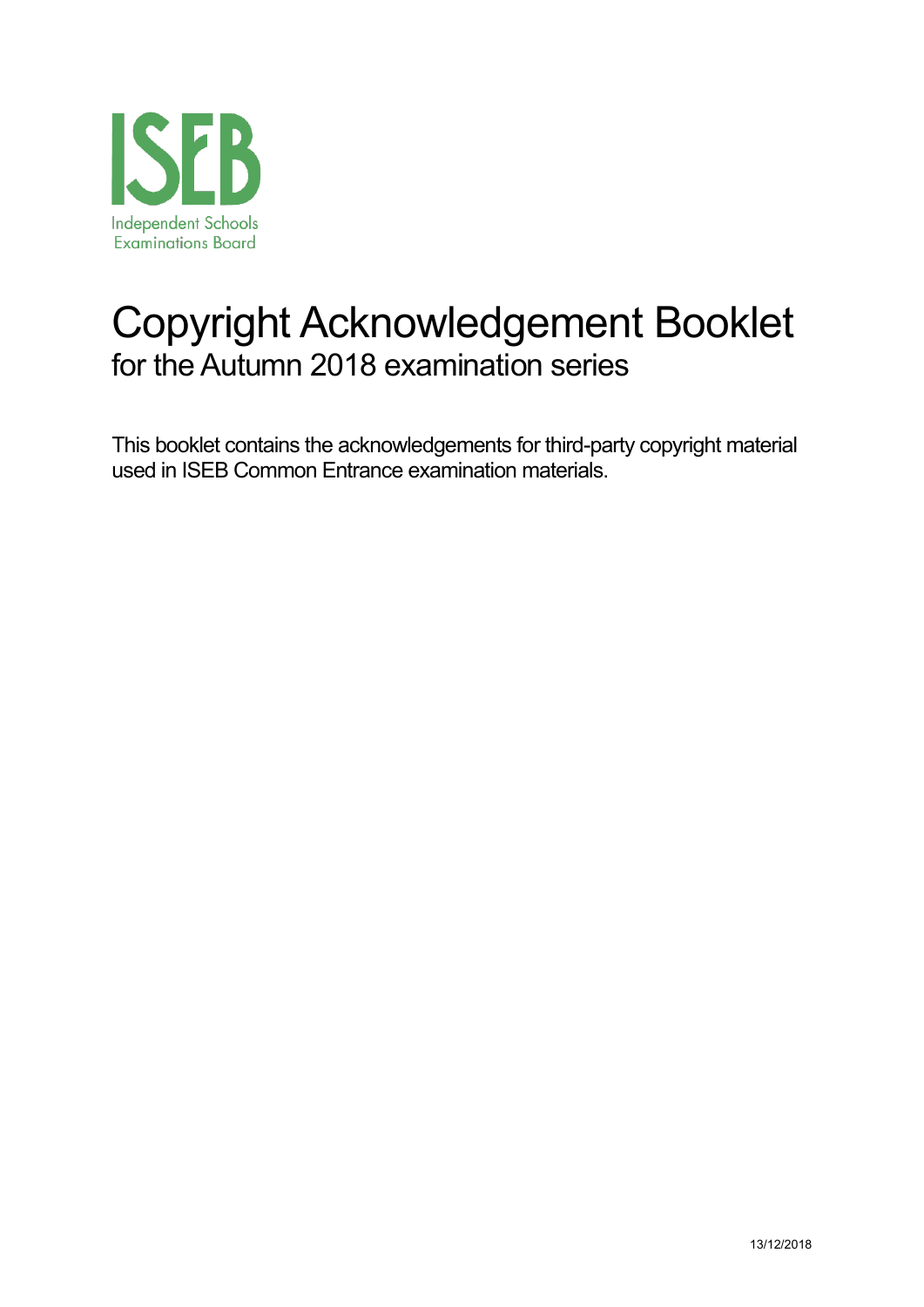#### ISEB and Third-Party Copyright

From the Autumn 2018 examination series onwards, ISEB will publish acknowledgements of all third-party copyright material in a separate booklet, available on the ISEB website [\(www.iseb.co.uk\)](http://www.iseb.co.uk/), rather than in examination papers. All papers which include third-party copyright material will be listed in this booklet, arranged alphabetically by subject.

ISEB makes every reasonable effort to obtain clearance to reproduce all third-party content that it uses in its assessment material. In the event that it has inadvertently used material without permission, or if it has failed to acknowledge the copyright owner correctly, ISEB will be pleased to make appropriate amendments at the earliest possible opportunity.

The ISEB Copyright Team can be contacted by email [copyright@iseb.co.uk](mailto:copyright@iseb.co.uk) or by post.

#### **Contents**

The subjects listed here are the only subjects containing third-party material in this examination series. ISEB will be happy to correct any errors or omissions upon notification.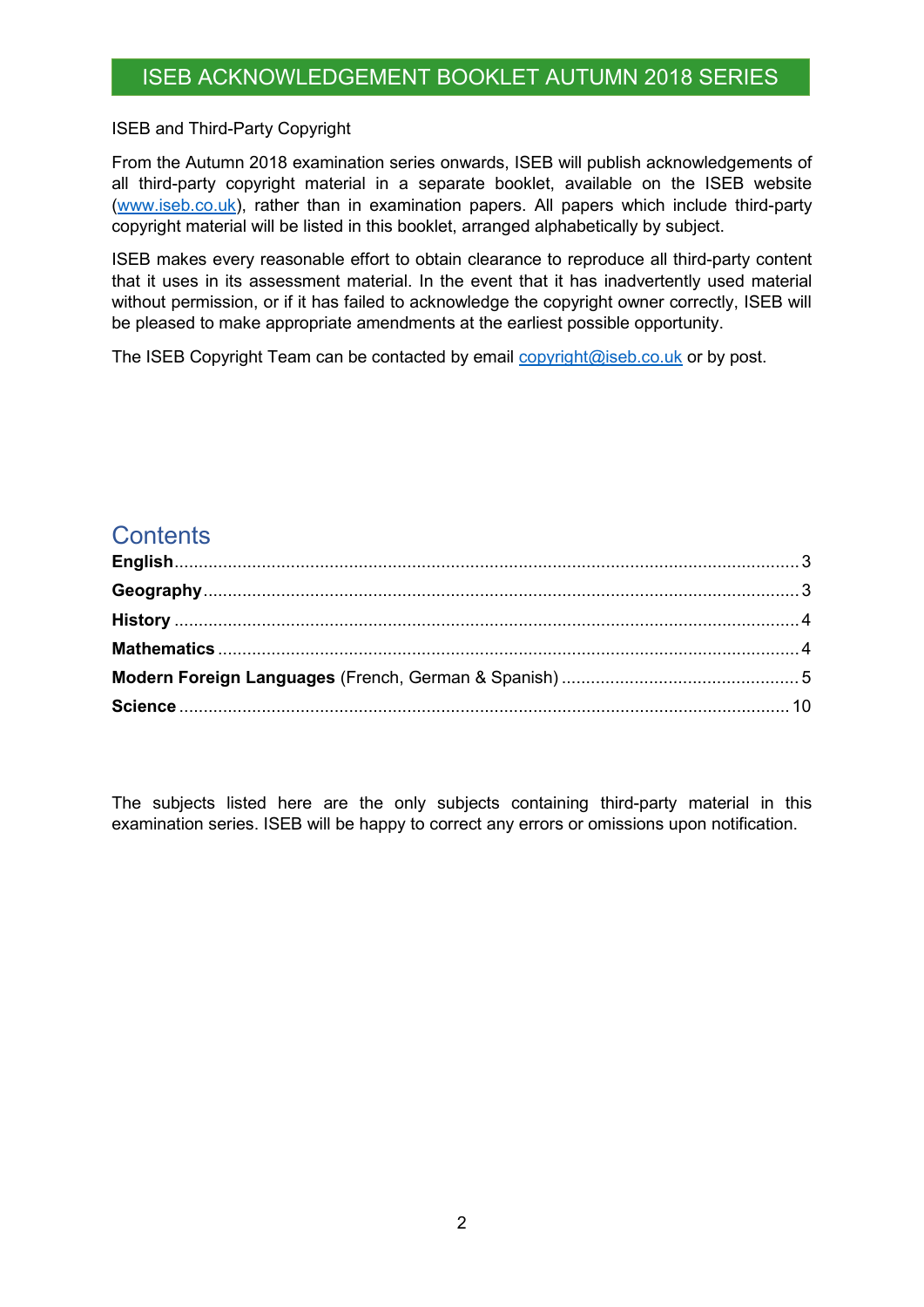## **English**

| $11+$ English     |                                                                                                                                      |  |
|-------------------|--------------------------------------------------------------------------------------------------------------------------------------|--|
| Paper 1 (Reading) | The Mysterious Benedict Society © Trenton Lee Stewart 2009<br>Reproduced with permission of Chicken House Ltd<br>All rights reserved |  |
| Paper 2 (Writing) | The Old Boot Stockfresh image ID: 171213220267<br>$\circled{c}$                                                                      |  |

| 13+ English              |                                                                                                                                                                                                                          |
|--------------------------|--------------------------------------------------------------------------------------------------------------------------------------------------------------------------------------------------------------------------|
| Paper 1 (Literary Prose) | Passage adapted from Of Human Bondage by W. Somerset Maugham,<br>$\circledcirc$<br>reproduced with permission of United Agents LLP on behalf of the Royal<br><b>Literary Fund</b><br>Copyright © The Royal Literary Fund |
| Paper 2 (Poetry)         | Makers and Creatures by Vernon Scannell from Collected Poems 1950-1993<br>$\circledcirc$<br>(Faber, 2011), published with kind permission of The Estate of Vernon<br>Scannell                                            |

## <span id="page-2-0"></span>**Geography**

<span id="page-2-1"></span>

| 13+ Geography                |       |               |                                                                                                                                                |
|------------------------------|-------|---------------|------------------------------------------------------------------------------------------------------------------------------------------------|
| Section C: Thematic Studies  | C1(a) | $^\copyright$ | Image reproduced with permission of the Earth Science Teachers Association                                                                     |
|                              | C1(d) | $^\copyright$ | Image reproduced with permission of the Texas Education Agency                                                                                 |
|                              | C2(a) |               | Reproduction of setter's own image                                                                                                             |
|                              | C3(c) |               | Image private data                                                                                                                             |
|                              | C5(a) |               | ISEB is aware that an adapted image has been used in this question, but it has<br>not yet been possible to identify and acknowledge the source |
| <b>Colour Resource Sheet</b> |       | ©             | Extract No 2289, produced by Ordnance Survey 2017. Crown copyright 2015.                                                                       |
|                              |       |               | All rights reserved.                                                                                                                           |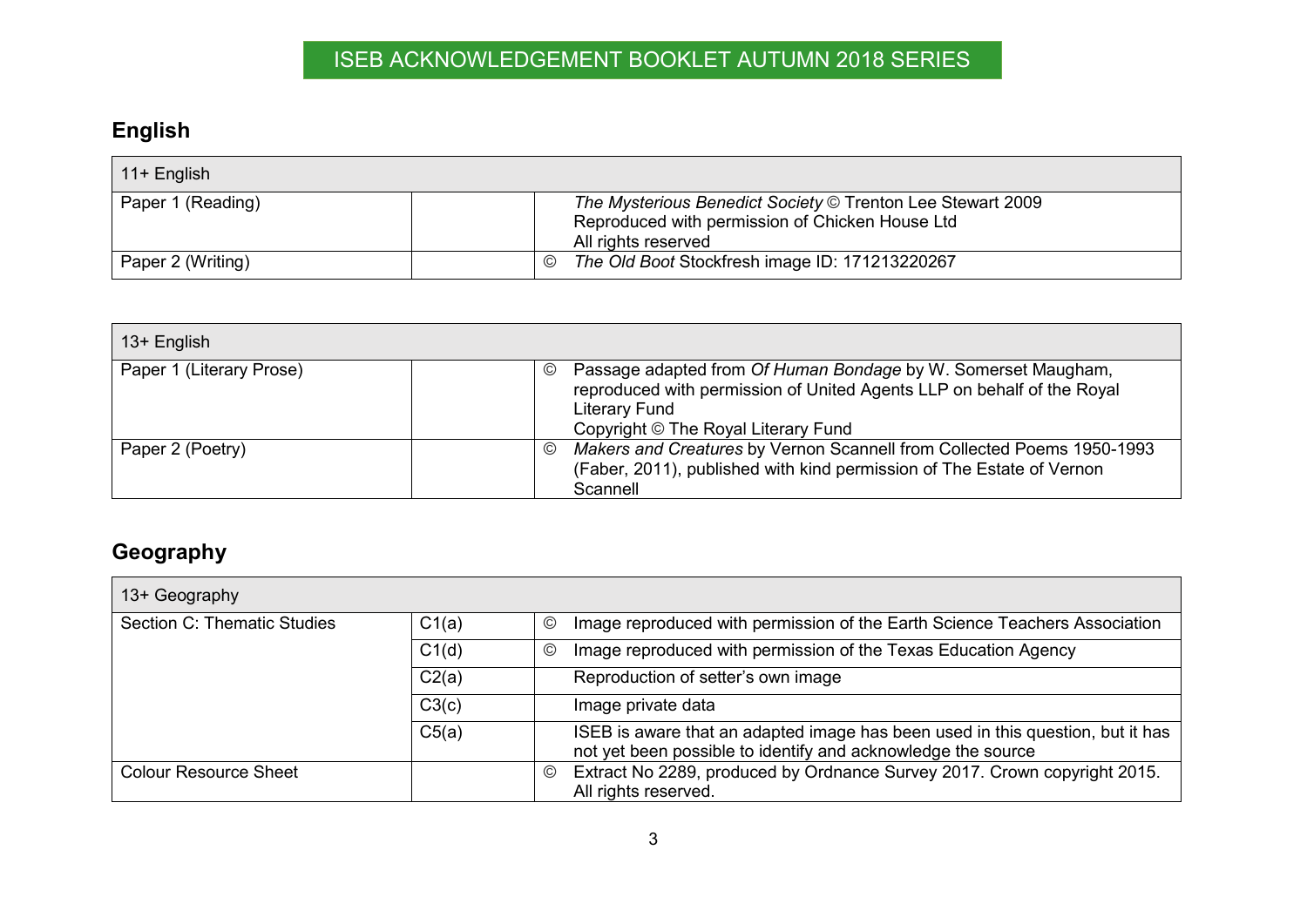## **History**

| 13+ History                    |          |                                                                                                |
|--------------------------------|----------|------------------------------------------------------------------------------------------------|
| Medieval Realms: Britain 1066- | Source C | Painting of The Taking of Jerusalem by the Crusaders by artist Emile Signol.<br>$\circledcirc$ |
| 1485                           |          | Wikimedia Commons image - in the public domain                                                 |
| The Making of the United       | Source A | Painting of The Martyrdom of the London Carthusians by Vicente Carducho<br>$\circledcirc$      |
| Kingdom: 1485-1750             |          | Produced with permission of www.superstock.com                                                 |
|                                | Source B | Extract from The Life of Sir Thomas More, by William Roper<br>$\odot$                          |
|                                |          | Produced with permission of Center for Thomas More Studies                                     |
| Britain and Empire: 1750-1914  | Source A | Convicts and lunatics poster published by the Artists' Suffrage League<br>$\circledcirc$       |
|                                |          | Produced with permission of Bridgeman Art Library www.bridgmanimages.com                       |

#### **Mathematics**

<span id="page-3-1"></span><span id="page-3-0"></span>

| $13+$ Maths            |              |                |                                                                 |
|------------------------|--------------|----------------|-----------------------------------------------------------------|
| Level 1 Calculator     | Question 2   | $\odot$        | Stock photo ID: 416601295 / Shutterstock: www.shutterstock.com  |
|                        |              | $\circledcirc$ | Stock photo ID: 58826512 / Shutterstock: www.shutterstock.com   |
|                        | Question 10  | $\odot$        | Stock photo ID: 1026961399 / Shutterstock: www.shutterstock.com |
| Level 1 Non-calculator | Question 1   | $\circledcirc$ | Stock photo ID: 117727267 / Shutterstock: www.shutterstock.com  |
|                        | Question 9   | $\odot$        | Stock photo ID: 526219531 / Shutterstock: www.shutterstock.com  |
|                        | Question 14b | $\odot$        | Stock photo ID: 129557066 / Shutterstock: www.shutterstock.com  |
|                        |              | $\circledcirc$ | Stock photo ID: 380189305 / Shutterstock: www.shutterstock.com  |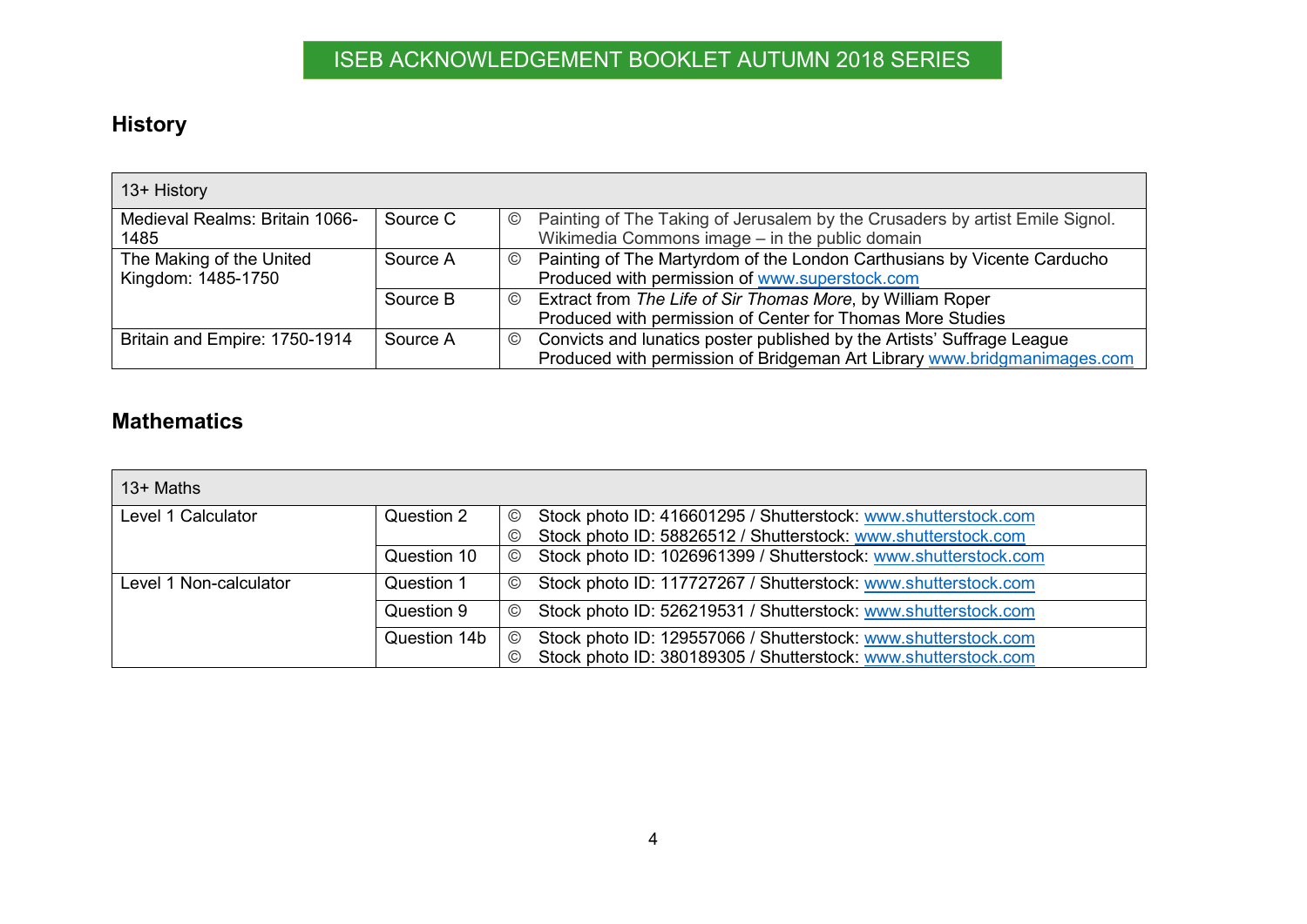| 13+ Maths (continued)                 |             |                                                                                                                                                                                                                                                                                              |
|---------------------------------------|-------------|----------------------------------------------------------------------------------------------------------------------------------------------------------------------------------------------------------------------------------------------------------------------------------------------|
| Level 1 Non-calculator<br>(continued) | Question 15 | www.all-free-download.com<br>©<br>www.all-free-download.com<br>©<br>www.all-free-download.com<br>©<br>www.all-free-download.com<br>$\odot$<br>ISEB is aware that an adapted image has been used in this question, but it has<br>not yet been possible to identify and acknowledge the source |
|                                       | Question 16 | ISEB is aware that an adapted image has been used in this question, but it has<br>not yet been possible to identify and acknowledge the source                                                                                                                                               |

### **Modern Foreign Languages** (French, German & Spanish)

<span id="page-4-0"></span>

| 13+ French                    |             |                                                                                  |
|-------------------------------|-------------|----------------------------------------------------------------------------------|
| Level 1 Listening - Candidate | Section Two | Stock photo ID: 125243564 / Shutterstock: www.shutterstock.com<br>©              |
|                               |             | Stock photo ID: 87185131 / Shutterstock: www.shutterstock.com<br>$\odot$         |
|                               |             | Stock photo ID: 292037570 / Shutterstock: www.shutterstock.com<br>$\odot$        |
|                               |             | Stock photo ID: 1042111432 / Shutterstock: www.shutterstock.com<br>$\odot$       |
|                               |             | Stock photo ID: 741333319 / Shutterstock: www.shutterstock.com<br>$\odot$        |
|                               |             | Stock photo ID: 482849623 / Shutterstock: www.shutterstock.com<br>$\odot$        |
| Level 1 Reading               | Section One | Stock photo ID: 403127695 / Shutterstock: www.shutterstock.com<br>$\odot$        |
|                               |             | Stock photo ID: 85769428 / Shutterstock: www.shutterstock.com<br>$\odot$         |
|                               |             | Stock photo ID: 410290924 / Shutterstock: www.shutterstock.com<br>$\circledcirc$ |
|                               |             | Stock photo ID: 536255260 / Shutterstock: www.shutterstock.com<br>$\odot$        |
|                               |             | Stock photo ID: 515384893 / Shutterstock: www.shutterstock.com<br>$\odot$        |
|                               |             | Stock photo ID: 423897715 / Shutterstock: www.shutterstock.com<br>$\circledcirc$ |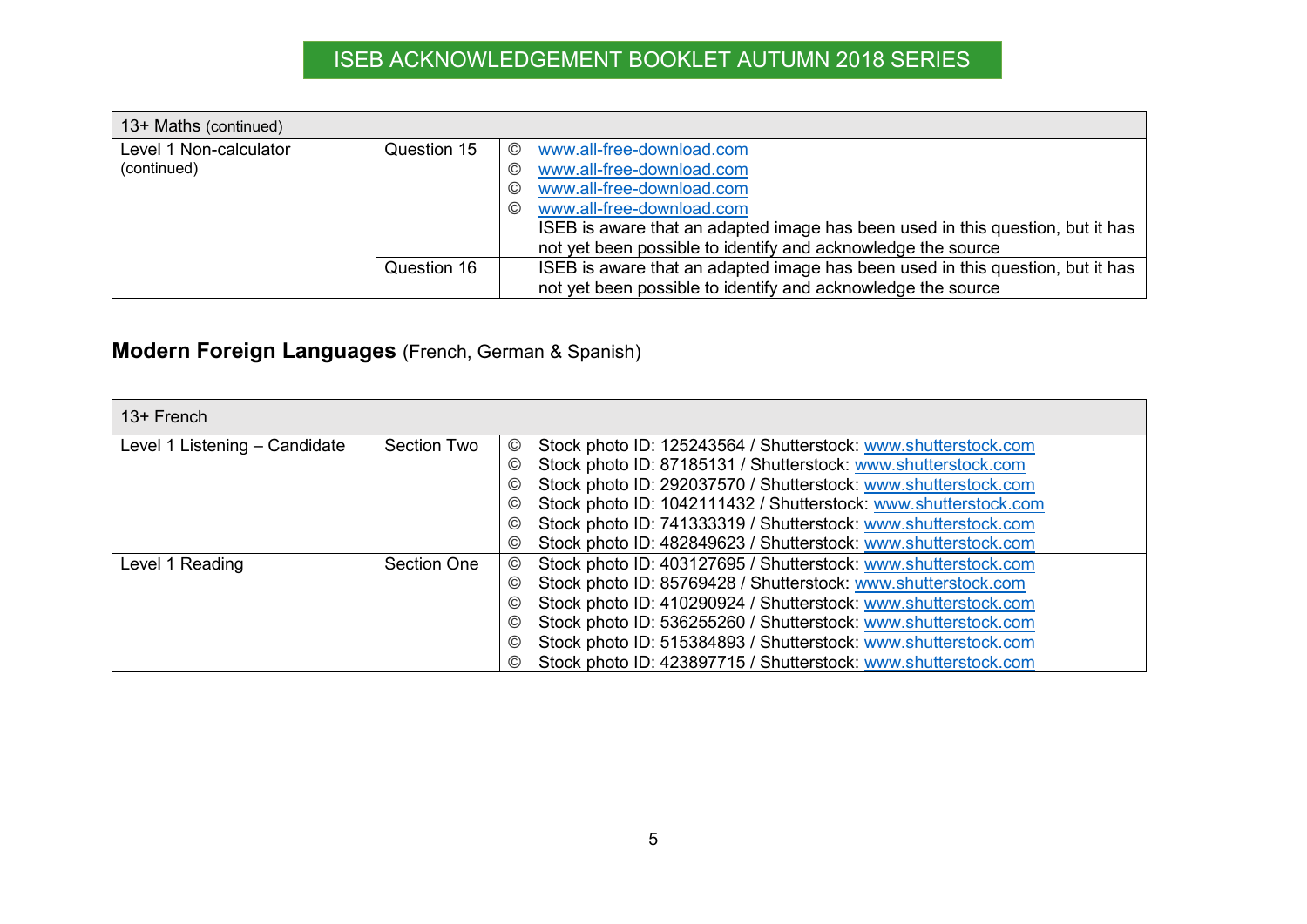| 13+ French (continued)        |                     |                                                                                   |
|-------------------------------|---------------------|-----------------------------------------------------------------------------------|
| Level 1 Writing               | <b>Section Two</b>  | Stock photo ID: 704372809 / Shutterstock: www.shutterstock.com<br>$_{\mathbb{C}}$ |
|                               |                     | Stock photo ID: 482688280 / Shutterstock: www.shutterstock.com<br>$\odot$         |
|                               |                     | Stock photo ID: 520086790 / Shutterstock: www.shutterstock.com<br>$\odot$         |
|                               |                     | Stock photo ID: 428288869 / Shutterstock: www.shutterstock.com<br>$\circled{c}$   |
|                               |                     | Stock photo ID: 304278662 / Shutterstock: www.shutterstock.com<br>$\circled{c}$   |
|                               |                     | Stock photo ID: 44394969 / Shutterstock: www.shutterstock.com<br>$_{\odot}$       |
| Level 2 Listening - Candidate | <b>Section One</b>  | Stock photo ID: 136218770 / Shutterstock: www.shutterstock.com<br>$^{\circledR}$  |
|                               |                     | Stock photo ID: 598912349 / Shutterstock: www.shutterstock.com<br>$\circledcirc$  |
|                               |                     | Stock photo ID: 413839450 / Shutterstock: www.shutterstock.com<br>$\odot$         |
|                               |                     | Stock photo ID: 1021362370 / Shutterstock: www.shutterstock.com<br>$\odot$        |
|                               |                     | Stock photo ID: 421291225 / Shutterstock: www.shutterstock.com<br>$\odot$         |
|                               |                     | Stock photo ID: 519764725 / Shutterstock: www.shutterstock.com<br>$\odot$         |
|                               |                     | Stock photo ID: 435843262 / Shutterstock: www.shutterstock.com<br>$\odot$         |
|                               |                     | Stock photo ID: 773058145 / Shutterstock: www.shutterstock.com<br>$\odot$         |
|                               |                     | Stock photo ID: 380013 / Shutterstock: www.shutterstock.com<br>$\odot$            |
|                               |                     | Stock photo ID: 169431245 / Shutterstock: www.shutterstock.com<br>$\odot$         |
|                               |                     | Stock photo ID: 535249483 / Shutterstock: www.shutterstock.com<br>$\odot$         |
|                               |                     | Stock photo ID: 1054204748 / Shutterstock: www.shutterstock.com<br>$\rm (C)$      |
|                               |                     | Stock photo ID: 290003069 / Shutterstock: www.shutterstock.com<br>$\circledcirc$  |
|                               |                     | Stock photo ID: 193611890 / Shutterstock: www.shutterstock.com<br>$\circledcirc$  |
|                               |                     | Stock photo ID: 114793777 / Shutterstock: www.shutterstock.com<br>$_{\odot}$      |
|                               | <b>Section Two</b>  | Stock photo ID: 512265820 / Shutterstock: www.shutterstock.com<br>$\circledcirc$  |
|                               |                     | Stock photo ID: 461858329 / Shutterstock: www.shutterstock.com<br>$\odot$         |
|                               |                     | Stock photo ID: 559898842 / Shutterstock: www.shutterstock.com<br>$\odot$         |
|                               |                     | Stock photo ID: 425955007 / Shutterstock: www.shutterstock.com<br>$\odot$         |
|                               |                     | Stock photo ID: 724127413 / Shutterstock: www.shutterstock.com<br>$\odot$         |
|                               |                     | Stock photo ID: 401887687 / Shutterstock: www.shutterstock.com<br>$\odot$         |
|                               |                     | Stock photo ID: 555891784 / Shutterstock: www.shutterstock.com<br>$\odot$         |
|                               |                     | Stock photo ID: 660670378 / Shutterstock: www.shutterstock.com<br>$\circled{c}$   |
|                               | <b>Section Five</b> | $^{\circledR}$<br>Stock photo ID: 108206228 / Shutterstock: www.shutterstock.com  |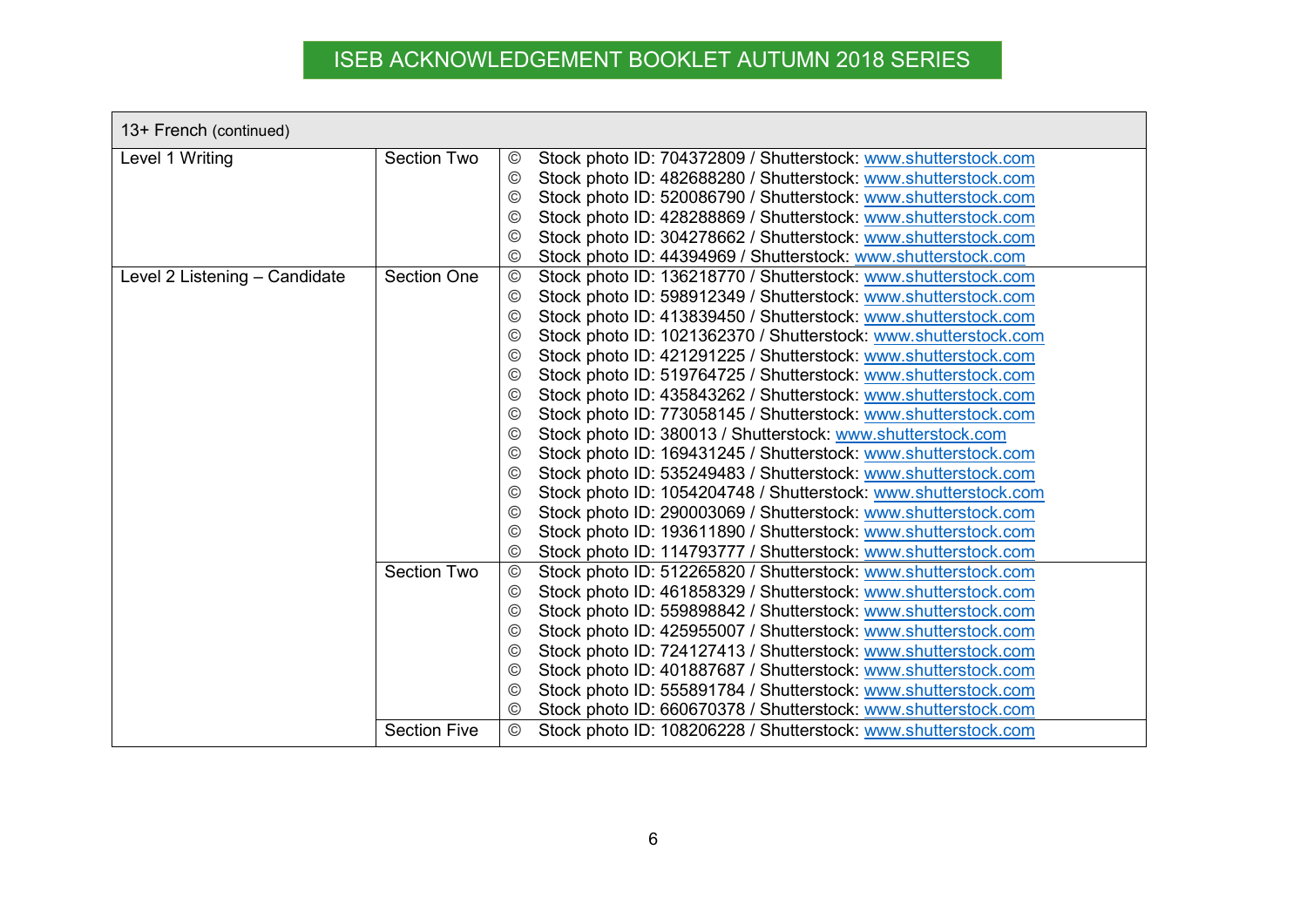| 13+ French (continued) |                    |                                                                                   |
|------------------------|--------------------|-----------------------------------------------------------------------------------|
| Level 2 Reading        | Section One:       | $^\copyright$<br>Stock photo ID: 517525501 / Shutterstock: www.shutterstock.com   |
|                        | Question 1         | Stock photo ID: 273972155 / Shutterstock: www.shutterstock.com<br>$\circledcirc$  |
|                        |                    | Stock photo ID: 410977903 / Shutterstock: www.shutterstock.com<br>©               |
|                        |                    | Stock photo ID: 224032210/ Shutterstock: www.shutterstock.com<br>$^{\circledR}$   |
|                        | Question 2         | $\odot$<br>Stock photo ID: 151949816 / Shutterstock: www.shutterstock.com         |
|                        |                    | Stock photo ID: 271720658 / Shutterstock: www.shutterstock.com<br>$_{\odot}$      |
|                        |                    | Stock photo ID: 490270480 / Shutterstock: www.shutterstock.com<br>$_{\odot}$      |
|                        |                    | Stock photo ID: 172442507 / Shutterstock: www.shutterstock.com<br>$_{\mathbb{C}}$ |
|                        | Question 3         | $\odot$<br>Stock photo ID: 553976707 / Shutterstock: www.shutterstock.com         |
|                        |                    | Stock photo ID: 413089876 / Shutterstock: www.shutterstock.com<br>©               |
|                        |                    | Stock photo ID: 535249483 / Shutterstock: www.shutterstock.com<br>$^{\circledR}$  |
|                        |                    | Stock photo ID: 264647045 / Shutterstock: www.shutterstock.com<br>$^{\circledR}$  |
|                        | Question 5         | Stock photo ID: 435612490 / Shutterstock: www.shutterstock.com<br>$\circledcirc$  |
|                        |                    | Stock photo ID: 223612075 / Shutterstock: www.shutterstock.com<br>$_{\mathbb{C}}$ |
|                        |                    | Stock photo ID: 559173154 / Shutterstock: www.shutterstock.com<br>$_{\mathbb{C}}$ |
|                        |                    | Stock photo ID: 30904835 / Shutterstock: www.shutterstock.com<br>$^{\circledR}$   |
| Level 2 Writing        | <b>Section One</b> | Stock photo ID: 536526919 / Shutterstock: www.shutterstock.com<br>$\circledcirc$  |
|                        |                    | Stock photo ID: 722907166 / Shutterstock: www.shutterstock.com<br>$\circledcirc$  |
|                        |                    | Stock photo ID: 459314497 / Shutterstock: www.shutterstock.com<br>$_{\mathbb{O}}$ |
|                        |                    | Stock photo ID: 1014414790 / Shutterstock: www.shutterstock.com<br>$\odot$        |
|                        |                    | Stock photo ID: 572832289 / Shutterstock: www.shutterstock.com<br>$^{\circledR}$  |
| Level 2 Speaking       | Role Play 1        | Stock photo ID: 336730163 / Shutterstock: www.shutterstock.com<br>$\circledcirc$  |
|                        |                    | Stock photo ID: 127629347 / Shutterstock: www.shutterstock.com<br>$\odot$         |
|                        |                    | Stock photo ID: 457779289 / Shutterstock: www.shutterstock.com<br>$^{\circledR}$  |
|                        |                    | Stock photo ID: 582630940 / Shutterstock: www.shutterstock.com<br>$_{\mathbb{O}}$ |
|                        |                    | Stock photo ID: 433424080 / Shutterstock: www.shutterstock.com<br>$\odot$         |
|                        | Role Play 2        | Stock photo ID: 630807278 / Shutterstock: www.shutterstock.com<br>$^{\circledR}$  |
|                        |                    | Stock photo ID: 542273998 / Shutterstock: www.shutterstock.com<br>$_{\mathbb{C}}$ |
|                        |                    | Stock photo ID: 292037570 / Shutterstock: www.shutterstock.com<br>$^{\copyright}$ |
|                        |                    | Stock photo ID: 432271447 / Shutterstock: www.shutterstock.com<br>©               |
|                        |                    | Stock photo ID: 321482222 / Shutterstock: www.shutterstock.com<br>$^{\copyright}$ |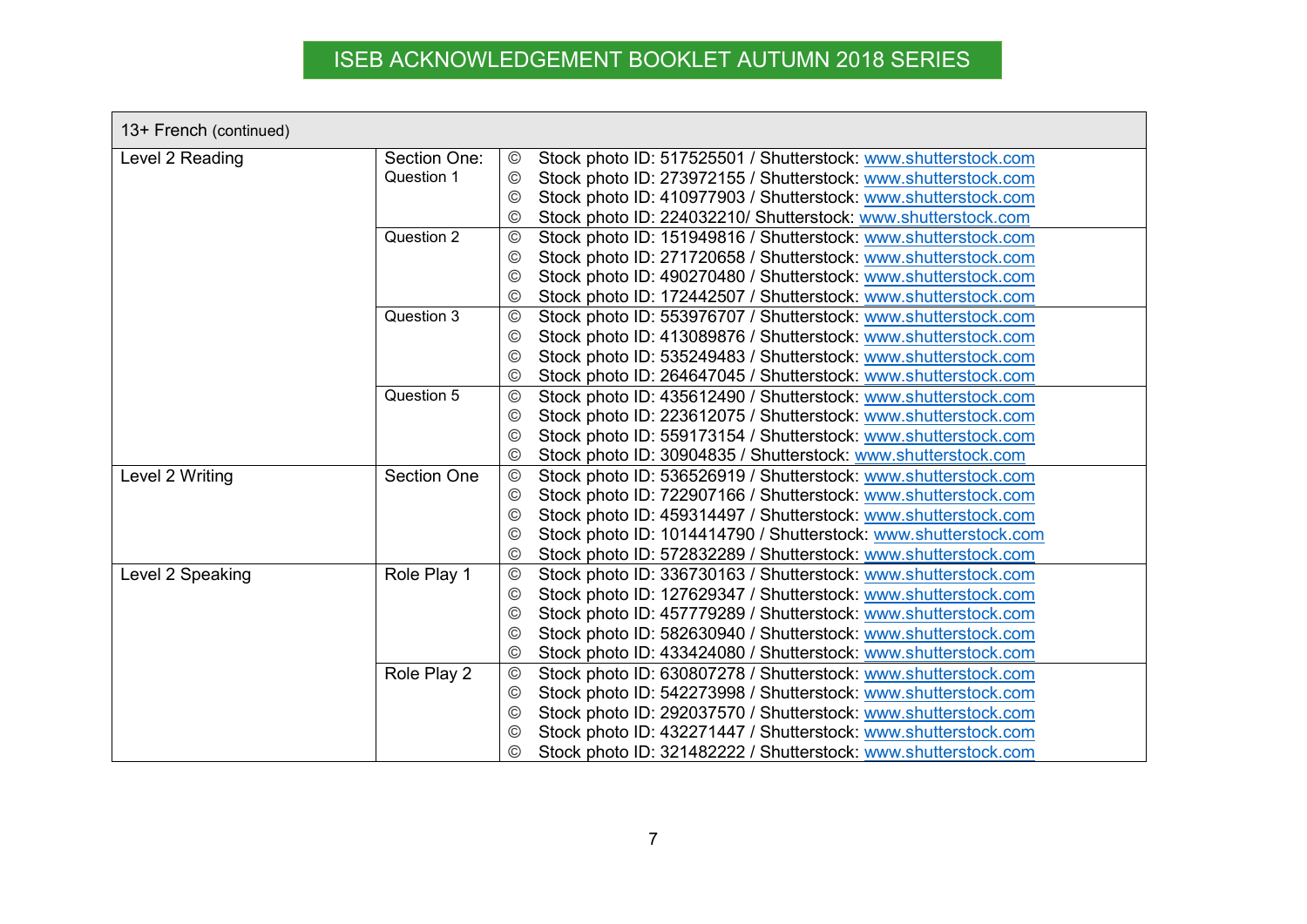| 13+ French (continued)       |             |                                                                                                                                                                                                                                                                                                                                                                                                                 |
|------------------------------|-------------|-----------------------------------------------------------------------------------------------------------------------------------------------------------------------------------------------------------------------------------------------------------------------------------------------------------------------------------------------------------------------------------------------------------------|
| Level 2 Speaking (continued) | Role Play 3 | Stock photo ID: 56113213 / Shutterstock: www.shutterstock.com<br>$\circledcirc$<br>Stock photo ID: 564977152 / Shutterstock: www.shutterstock.com<br>$\odot$<br>Stock photo ID: 241906141 / Shutterstock: www.shutterstock.com<br>$\circledcirc$<br>Stock photo ID: 151773320 / Shutterstock: www.shutterstock.com<br>$\odot$<br>Stock photo ID: 17968603 / Shutterstock: www.shutterstock.com<br>$\circled{c}$ |

| 13+ Spanish                   |                     |                                                                                   |
|-------------------------------|---------------------|-----------------------------------------------------------------------------------|
| Level 1 Listening – Candidate | Section Two         | $_{\mathbb{O}}$<br>Stock photo ID: 230290009 / Shutterstock: www.shutterstock.com |
|                               |                     | Stock photo ID: 440209672 / Shutterstock: www.shutterstock.com<br>$_{\mathbb{C}}$ |
|                               |                     | Stock photo ID: 406707346 / Shutterstock: www.shutterstock.com<br>$\circled{c}$   |
|                               |                     | Stock photo ID: 573565840 / Shutterstock: www.shutterstock.com<br>$\circled{c}$   |
|                               |                     | Stock photo ID: 551304673 / Shutterstock: www.shutterstock.com<br>$\circled{c}$   |
|                               |                     | Stock photo ID: 527918899 / Shutterstock: www.shutterstock.com<br>$\circled{c}$   |
|                               | <b>Section Five</b> | Stock photo ID: 276986618 / Shutterstock: www.shutterstock.com<br>©               |
| Level 1 Reading               | <b>Section One</b>  | Stock photo ID: 566613121 / Shutterstock: www.shutterstock.com<br>$^\copyright$   |
|                               |                     | Stock photo ID: 522313201 / Shutterstock: www.shutterstock.com<br>$\circledcirc$  |
|                               |                     | Stock photo ID: 158989157 / Shutterstock: www.shutterstock.com<br>$\circled{c}$   |
|                               |                     | Stock photo ID: 132427382 / Shutterstock: www.shutterstock.com<br>$\circled{c}$   |
|                               |                     | Stock photo ID: 413839450 / Shutterstock: www.shutterstock.com<br>$\circled{c}$   |
|                               |                     | Stock photo ID: 110864714 / Shutterstock: www.shutterstock.com<br>©               |
|                               | <b>Section Two</b>  | Stock photo ID: 96440555 / Shutterstock: www.shutterstock.com<br>$^{\circ}$       |
|                               |                     | Stock photo ID: 381160861 / Shutterstock: www.shutterstock.com<br>$\circledcirc$  |
|                               |                     | Stock photo ID: 129557066 / Shutterstock: www.shutterstock.com<br>$\circled{c}$   |
|                               |                     | Stock photo ID: 331111568 / Shutterstock: www.shutterstock.com<br>$\circled{c}$   |
|                               |                     | Stock photo ID: 281037518 / Shutterstock: www.shutterstock.com<br>$\circled{c}$   |
|                               |                     | Stock photo ID: 530736490 / Shutterstock: www.shutterstock.com<br>$\circled{c}$   |
|                               |                     | Stock photo ID: 421269391 / Shutterstock: www.shutterstock.com<br>$\circled{c}$   |
|                               | <b>Section Five</b> | Stock photo ID: 425775067 / Shutterstock: www.shutterstock.com<br>$^{\circ}$      |
|                               |                     | Stock photo ID: 604796015 / Shutterstock: www.shutterstock.com<br>$\circledcirc$  |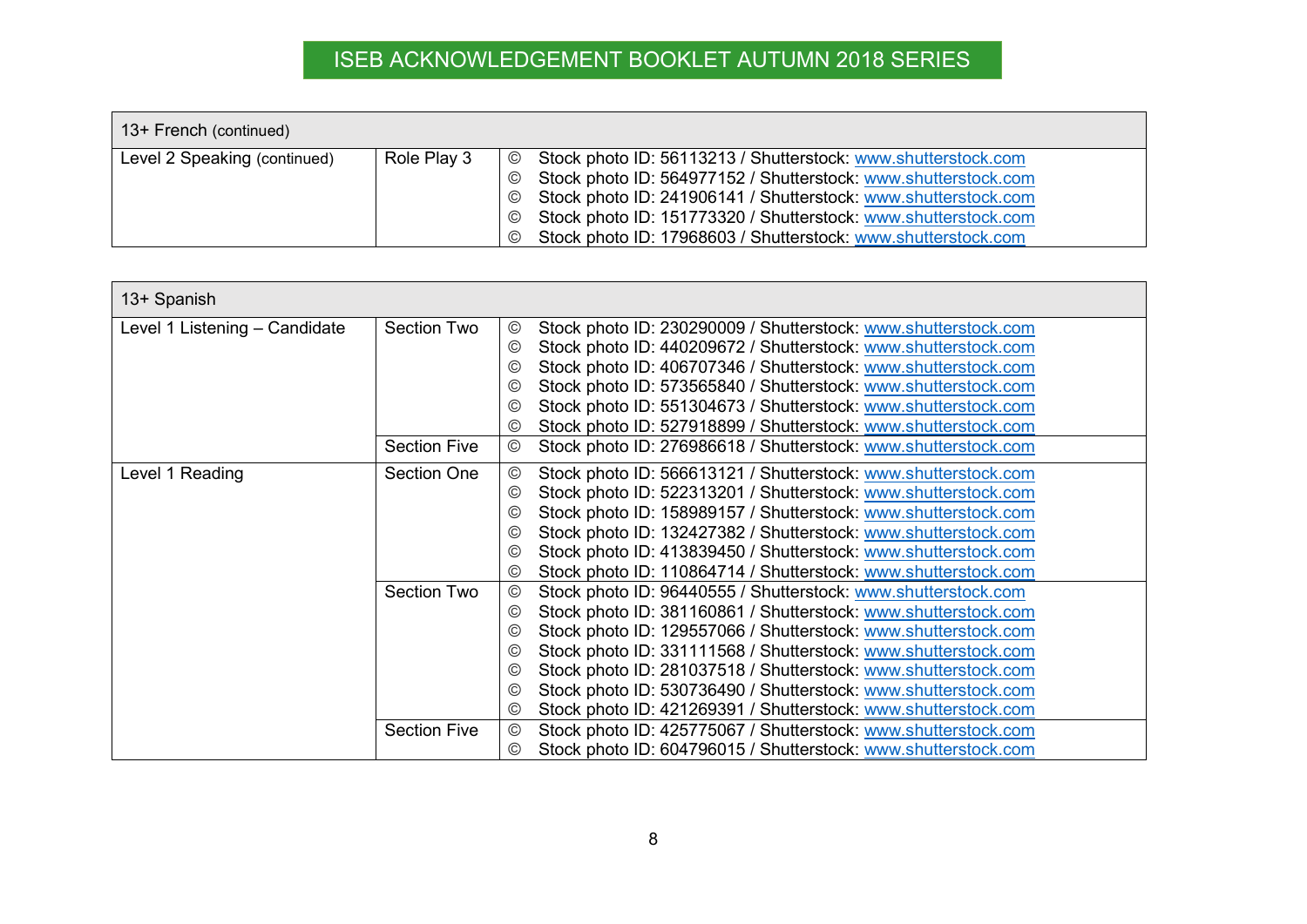| 13+ Spanish (continued)       |                     |                                                                                   |  |  |
|-------------------------------|---------------------|-----------------------------------------------------------------------------------|--|--|
| Level 1 Writing               | <b>Section Two</b>  | Stock photo ID: 511903441 / Shutterstock: www.shutterstock.com<br>$_{\odot}$      |  |  |
|                               |                     | Stock photo ID: 157385096 / Shutterstock: www.shutterstock.com<br>$\odot$         |  |  |
|                               |                     | Stock photo ID: 472840636 / Shutterstock: www.shutterstock.com<br>©               |  |  |
|                               |                     | Stock photo ID: 162067145 / Shutterstock: www.shutterstock.com<br>$\circledcirc$  |  |  |
|                               |                     | Stock photo ID: 439857235 / Shutterstock: www.shutterstock.com<br>©               |  |  |
|                               |                     | Stock photo ID: 115467376 / Shutterstock: www.shutterstock.com<br>©               |  |  |
| Level 2 Listening - Candidate | <b>Section One</b>  | Stock photo ID: 128628542 / Shutterstock: www.shutterstock.com<br>$_{\mathbb{C}}$ |  |  |
|                               |                     | Stock photo ID: 173207834 / Shutterstock: www.shutterstock.com<br>$_{\mathbb{C}}$ |  |  |
|                               |                     | Stock photo ID: 325208483 / Shutterstock: www.shutterstock.com<br>$\odot$         |  |  |
|                               |                     | Stock photo ID: 170806958 / Shutterstock: www.shutterstock.com<br>$\odot$         |  |  |
|                               |                     | Stock photo ID: 601005380 / Shutterstock: www.shutterstock.com<br>$^{\copyright}$ |  |  |
|                               |                     | Stock photo ID: 530213293 / Shutterstock: www.shutterstock.com<br>$_{\odot}$      |  |  |
|                               |                     | Stock photo ID: 236495908 / Shutterstock: www.shutterstock.com<br>©               |  |  |
|                               |                     | Stock photo ID: 132923393 / Shutterstock: www.shutterstock.com<br>©               |  |  |
| Level 2 Reading               | <b>Section One</b>  | Stock photo ID: 98638544 / Shutterstock: www.shutterstock.com<br>$^{\circledR}$   |  |  |
|                               |                     | Stock photo ID: 297498659 / Shutterstock: www.shutterstock.com<br>$\odot$         |  |  |
|                               |                     | Stock photo ID: 151073201 / Shutterstock: www.shutterstock.com<br>©               |  |  |
|                               |                     | Stock photo ID: 582987268 / Shutterstock: www.shutterstock.com<br>$\circledcirc$  |  |  |
|                               |                     | Stock photo ID: 144438052 / Shutterstock: www.shutterstock.com<br>$\circled{c}$   |  |  |
|                               |                     | Stock photo ID: 51714297 / Shutterstock: www.shutterstock.com<br>$\circledcirc$   |  |  |
|                               |                     | Stock photo ID: 378601741 / Shutterstock: www.shutterstock.com<br>$\circled{c}$   |  |  |
|                               |                     | Stock photo ID: 282686744 / Shutterstock: www.shutterstock.com<br>$\odot$         |  |  |
|                               | <b>Section Four</b> | Stock photo ID: 154832720 / Shutterstock: www.shutterstock.com<br>$\circledcirc$  |  |  |
|                               | <b>Section Five</b> | $\odot$<br>Stock photo ID: 551464825 / Shutterstock: www.shutterstock.com         |  |  |
| Level 2 Writing               | <b>Section Two</b>  | Stock photo ID: 288575585 / Shutterstock: www.shutterstock.com<br>$^{\circledR}$  |  |  |
|                               |                     | Stock photo ID: 415921060 / Shutterstock: www.shutterstock.com<br>$_{\mathbb{C}}$ |  |  |
|                               |                     | Stock photo ID: 527892814 / Shutterstock: www.shutterstock.com<br>$_{\mathbb{O}}$ |  |  |
|                               |                     | Stock photo ID: 61456567 / Shutterstock: www.shutterstock.com<br>$\circled{c}$    |  |  |
|                               |                     | Stock photo ID: 135052274 / Shutterstock: www.shutterstock.com<br>©               |  |  |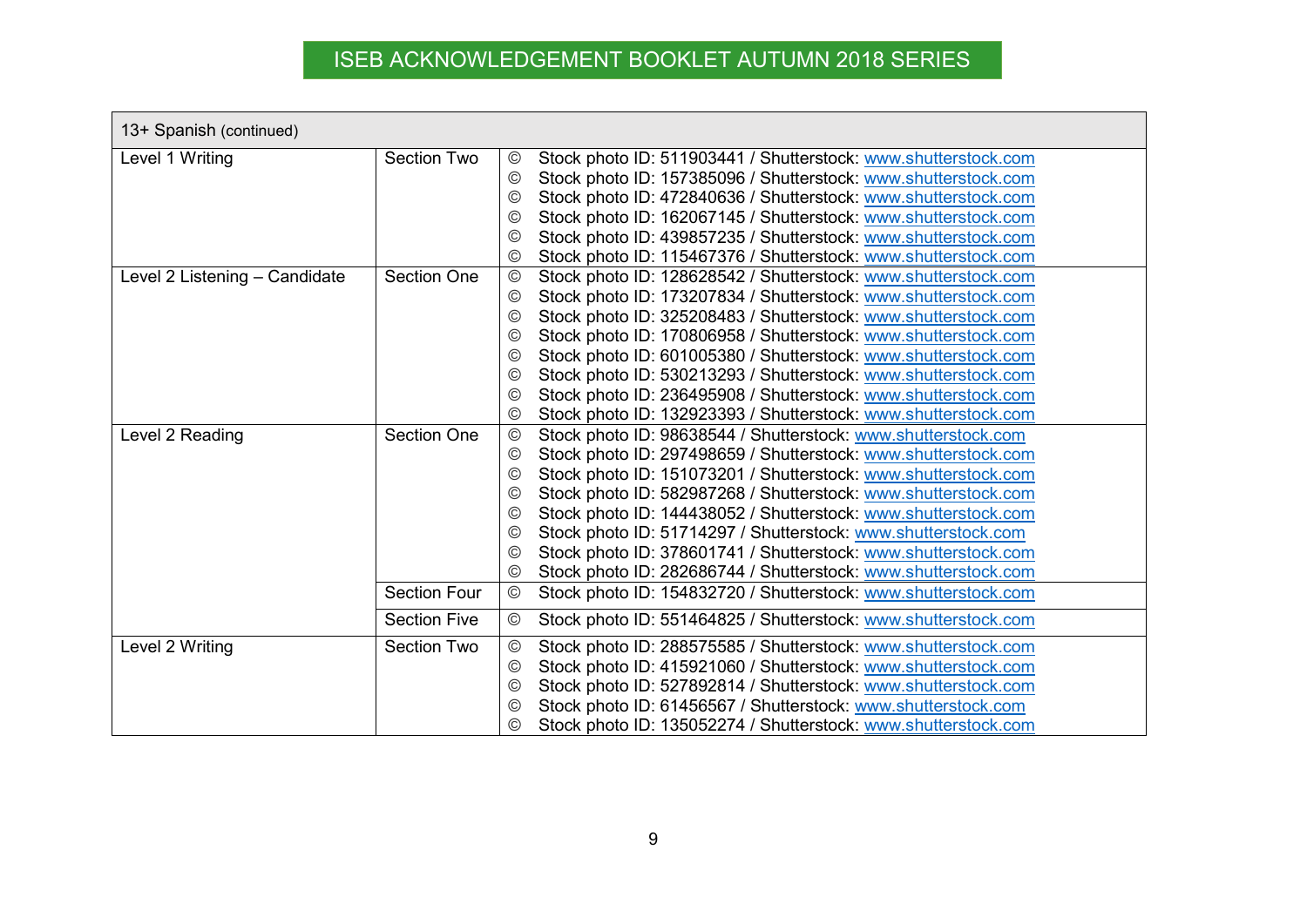| 13+ Spanish (continued) |             |                                                                                  |  |  |  |
|-------------------------|-------------|----------------------------------------------------------------------------------|--|--|--|
| Level 2 Speaking        | Role Play 1 | Stock photo ID: 520010632 / Shutterstock: www.shutterstock.com<br>$\circledcirc$ |  |  |  |
|                         |             | Stock photo ID: 364404905 / Shutterstock: www.shutterstock.com<br>©)             |  |  |  |
|                         |             | Stock photo ID: 189533303 / Shutterstock: www.shutterstock.com<br>©)             |  |  |  |
|                         |             | Stock photo ID: 505188478 / Shutterstock: www.shutterstock.com<br>©)             |  |  |  |
|                         | Role Play 2 | Stock photo ID: 211951639 / Shutterstock: www.shutterstock.com<br>©              |  |  |  |
|                         |             | Stock photo ID: 408387496 / Shutterstock: www.shutterstock.com<br>(C)            |  |  |  |
|                         |             | Stock photo ID: 435434209 / Shutterstock: www.shutterstock.com<br>(C)            |  |  |  |
|                         |             | Stock photo ID: 302683349 / Shutterstock: www.shutterstock.com<br>$\circledcirc$ |  |  |  |
|                         |             | Stock photo ID: 133339214 / Shutterstock: www.shutterstock.com<br>©              |  |  |  |
|                         | Role Play 3 | Stock photo ID: 525554962 / Shutterstock: www.shutterstock.com<br>©              |  |  |  |
|                         |             | Stock photo ID: 107597459 / Shutterstock: www.shutterstock.com<br>©)             |  |  |  |
|                         |             | Stock photo ID: 418808632 / Shutterstock: www.shutterstock.com<br>©              |  |  |  |
|                         |             | Stock photo ID: 135427781 / Shutterstock: www.shutterstock.com<br>©)             |  |  |  |
|                         |             | Stock photo ID: 129557066 / Shutterstock: www.shutterstock.com                   |  |  |  |

### **Science**

<span id="page-9-0"></span>

| 11+ Science |                        |                |                                                               |
|-------------|------------------------|----------------|---------------------------------------------------------------|
| 11+ Science | Question 1             |                | Reproduction of setter's own images                           |
|             | Question 3(b)          | $\circledcirc$ | Stock photo ID: 27056035 / Shutterstock: www.shutterstock.com |
|             | Question 11(a) $\circ$ |                | Stock photo ID: 18329575 / Shutterstock: www.shutterstock.com |